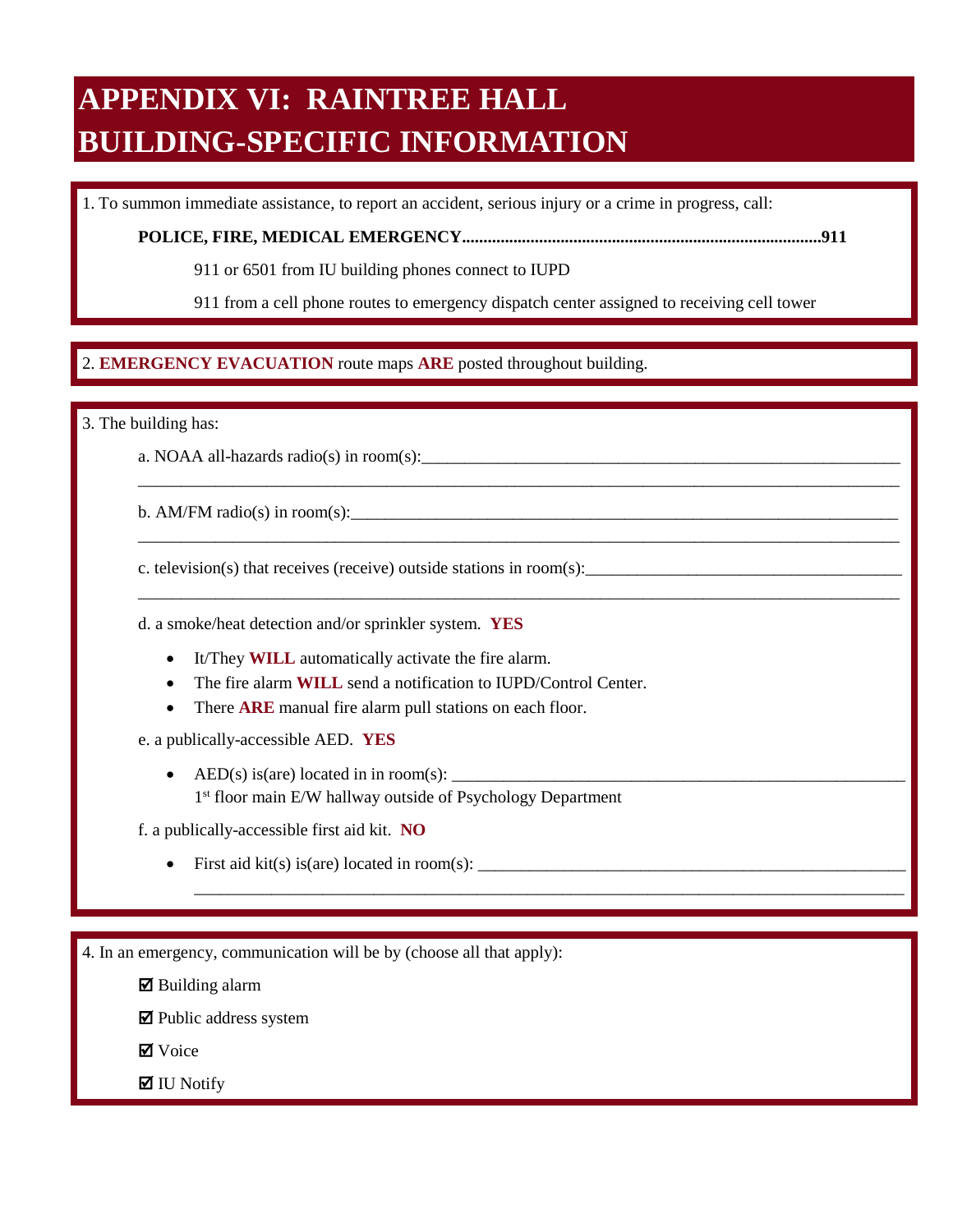## 5. **Emergency Control Committee Chairpersons** are:

| <b>NAME</b>           | <b>TITLE</b>                                     | <b>LOCATION</b>   | <b>PHONE#</b> | <b>E-MAIL</b>    |
|-----------------------|--------------------------------------------------|-------------------|---------------|------------------|
| Wayne James           | <b>Chief of Police</b>                           | <b>MS116E</b>     | 219-980-7222  | wljames@iun.edu  |
| Kathryn<br>Manteuffel | University<br>Environmental<br>Health and Safety | RH <sub>230</sub> | 219-981-4230  | kmanteuf@iun.edu |

## 6. **Emergency Control Committee Members** are:

| <b>NAME</b>    | <b>FLOOR</b><br><b>REPRESENTED</b> | <b>LOCATION</b> | <b>PHONE#</b> | <b>E-MAIL</b>    |
|----------------|------------------------------------|-----------------|---------------|------------------|
| Debbie Hankins |                                    | RH141           | 219-980-6680  | hankinsd@iun.edu |
| <b>VACANT</b>  |                                    |                 |               |                  |
| Ryan Vega      |                                    | <b>RH204</b>    | 219-980-6922  | ryanvega@iun.edu |

7. When **sheltering in place,** emergency actions will be coordinated from the **IUPD/control center**.

 hallway, office or classroom). See EMERGENCY EVACUATION maps on the first floor. 8. In the event of a **tornado**, occupants will shelter on the first floor in an area without windows (such as a restroom, hallway, office or classroom). See EMERGENCY EVACUATION maps on the first floor. 8. In the event of a **tornado,** occupants will shelter on the first floor in an area without windows (such as a restroom,

 9. The procedure for **accounting for building occupants** during an evacuation is for supervisors to take a roll call of employees at the primary evacuation meeting area. Any employees missing or suspected of being trapped inside the building must be reported to Emergency Control Committee Members (clearly identified in yellow/lime green reflective vests).

10. During an emergency evacuation of the building, occupants should go to:

- a. The **primary evacuation meeting area,** which is in the courtyard—north of the building.
- b. During **inclement weather**, the meeting area is the Savannah Center gymnasium (Please do not proceed to this location until roll call has been completed and you have been accounted for.).